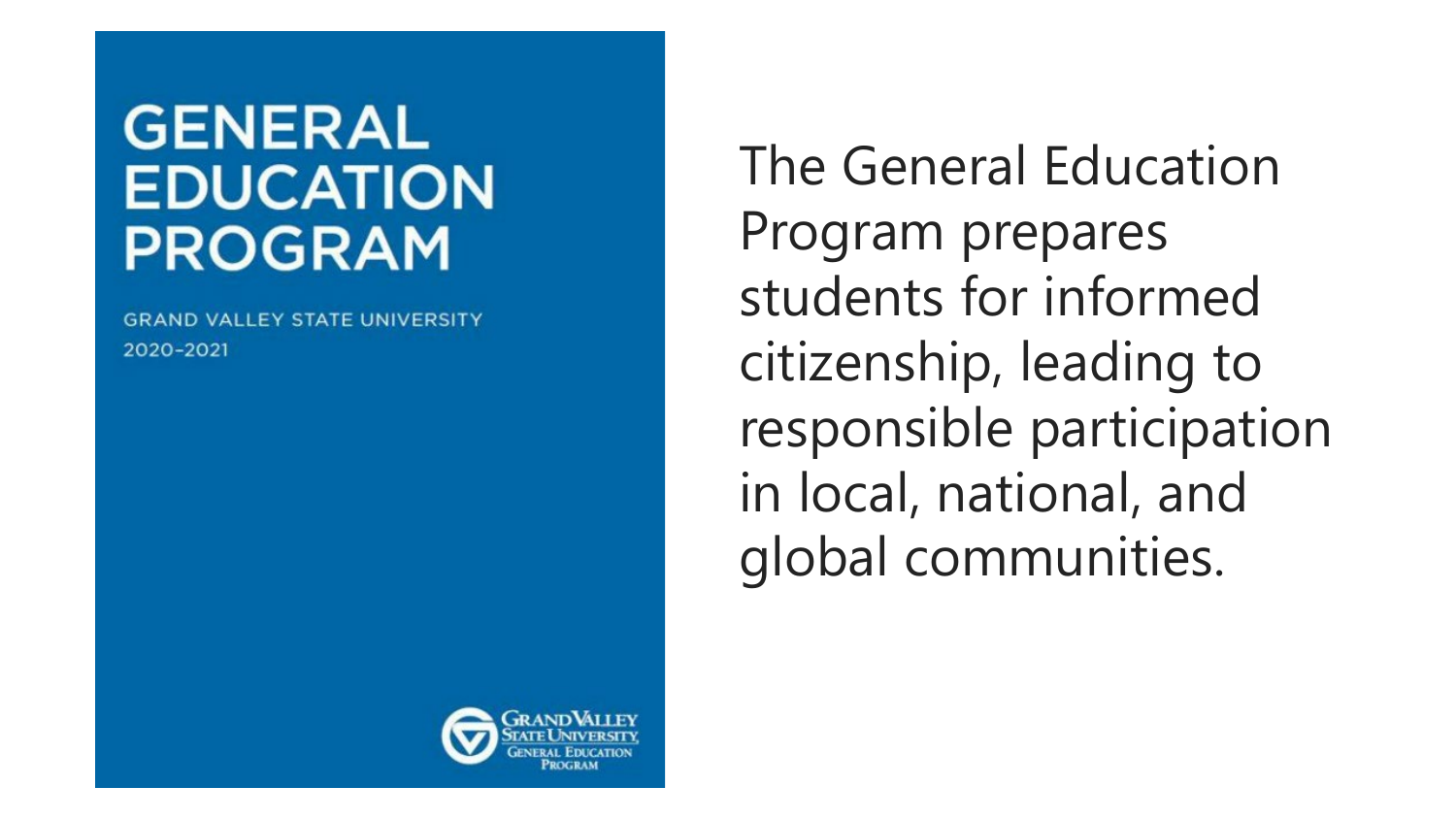## **FOUNDATIONS [100-200 LEVEL]**

…the major areas of human thought and endeavor. These courses present the academic disciplines as different ways of looking at the world, introduce you to the varied methods used to create knowledge, and acquaint you with major questions and principles of the field.

- *Arts*
- *Historical Perspectives*
- *Mathematical Sciences*
- *Physical Sciences*
- *Life Sciences*
- *Philosophy and Literature*
- *Social and Behavioral Sciences (2 courses from 2 different prefixes)*
- *Writing*

Faculty must teach 2-3 Knowledge and 2 Skills outcomes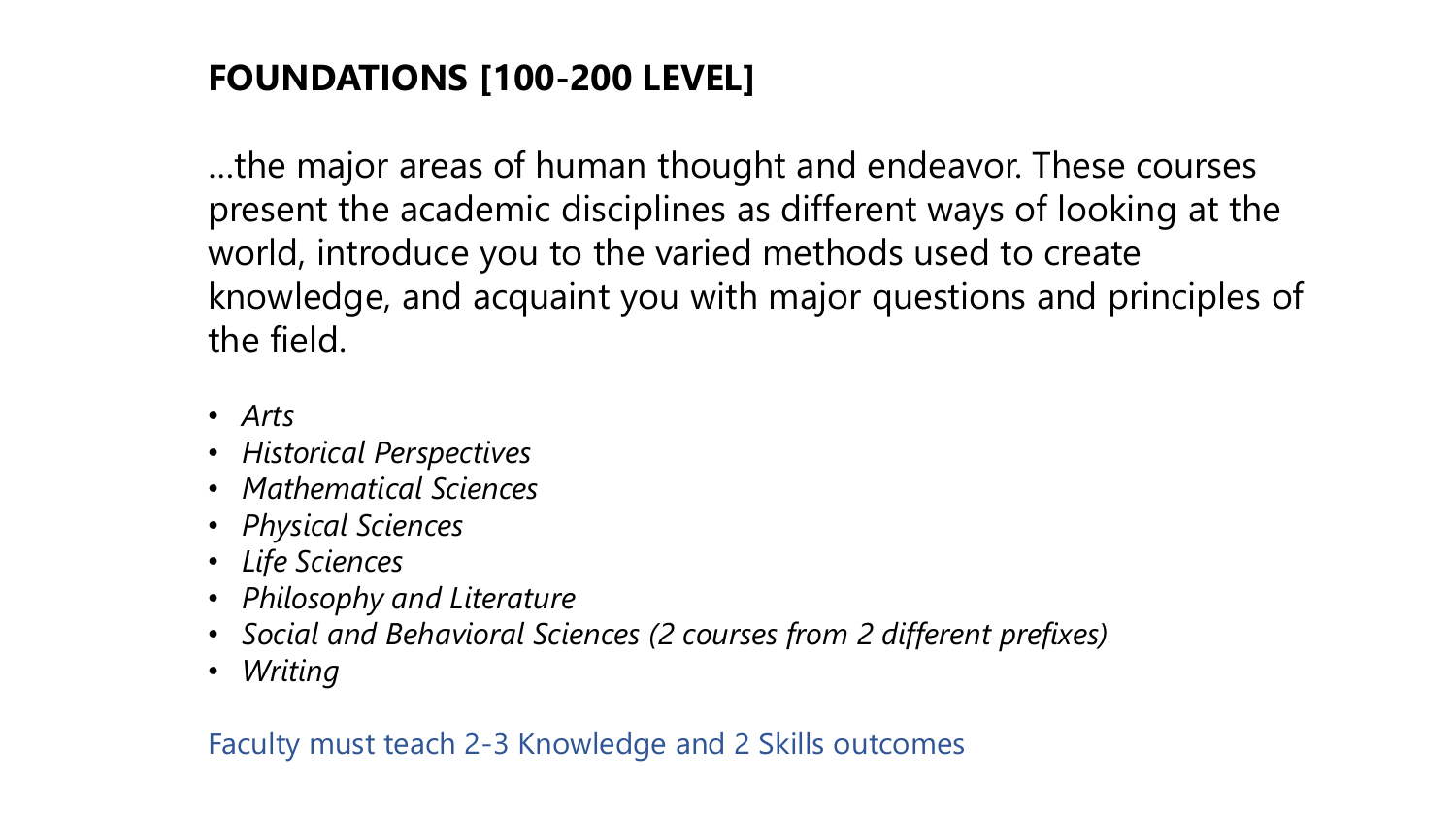### **QUICK GUIDE 2021-2022**

### UNIVERSITY REQUIREMENTS

CONCRAL REQ

| <b><i>CONTRACTOR COMMUNISTIES OF A REPORT OF A STATISTICS OF A REPORT OF A STATISTICS OF A REPORT OF A REPORT OF A R</i></b> |                      |
|------------------------------------------------------------------------------------------------------------------------------|----------------------|
| · The last 30 sensores functionwood a baconlineture degree                                                                   | PHYSICAL SC          |
| must be research in Grand Talley courses.                                                                                    | Greenstown, solita   |
| · A minimum of Womenor have must be severily a                                                                               | course must cont     |
| anie instrution.                                                                                                             | CHR 322              |
| * Correspondent later 100 de ter agér returé de                                                                              | CHAR TITLE           |
| minimum 130 answers fusion resoluti to graduate.                                                                             | ä<br>5812 100        |
|                                                                                                                              | DEC TOX.             |
| SUPPLEMENTAL WRITING SHILLS (SWS)                                                                                            | GEO TOL.<br>I        |
| * IRS cannot should be taken after fulfillment of CE.                                                                        |                      |
| Topolation - Writing                                                                                                         | PHYSICAL SCRN        |
| * The max matter agrain of Close Clint funer in GE                                                                           | ä<br>CHR 109         |
| Foundations - Writing and both 1983 courses to fulfill shirt                                                                 | CHAR TOS             |
| exploration.                                                                                                                 | CHR 323              |
|                                                                                                                              | ï<br><b>BEIGHT</b> . |
|                                                                                                                              | NAME OF GROOM        |
|                                                                                                                              | <b>PAIV IDS</b>      |
|                                                                                                                              | PHY 331              |
|                                                                                                                              | PHK 320              |
|                                                                                                                              | i<br>PHY 202         |
| <b>KEY</b>                                                                                                                   | BC1326.              |
| Age<br>186                                                                                                                   |                      |
| 1937: Miaminal Frequenties:                                                                                                  | LIFE SCIENCE         |
| 10.11<br><b>Source:</b>                                                                                                      | Dire startet, mills  |
| (LtD) Globalization                                                                                                          | international costs  |
| (CDS) House                                                                                                                  | ANT JOB              |
| G.HEL Human Kigher                                                                                                           | Ï<br><b>BUC 105</b>  |
|                                                                                                                              | ï<br><b>BHS 100</b>  |
| G.S. Likester                                                                                                                | CHRISTI              |
| (LST) Johannies Jacontins or Telestings<br>(L.E. Issuainakilor                                                               |                      |
|                                                                                                                              | LIFE SCHOOLES'       |
| [FL] Philosophy and Listenson:                                                                                               | <b>BIG HALL</b>      |
| 1980 Incident Advertised Internet                                                                                            | 840,107              |
| (US) U.S. Director                                                                                                           | 610-128              |
|                                                                                                                              | <b>BHD 120.</b>      |
| Indicates intent also fulfills a several General Education<br>33                                                             | <b>RHIELDES</b>      |
| congress                                                                                                                     | CHRISTI              |
| ٠<br>This explication may be fulfilled cleanary mult obtatal.                                                                | <b>CHRISTI</b>       |
|                                                                                                                              |                      |

This explores Games the Palma International Center for details. This explorered is surroundedly fulfilled through trust about Contact the Robert International Contact for Anady

Bala: Courses is its Deneal Biboulan Program and wights in whatge artifical codes, Consult styllanter for the most runsed information. All counters are three credits unders otherwise industries

**ENCES** · the Physical Drivers Cit like Life Science  $460 - 166$ Chinesen and Society leanskarten zu Georg **Detroitement Gorkigy Diego** Lining with the Great Lake CRY - LIA COUNSEL benabener Classians (d.d. Insulation of Chambers LVL at ternalisation no Clientical Science Industrial allegation lle Climaté Forme (6 et)<br>Insergate Kansasser<br>topicy: The Mechanical and Themasi Weddi (6 et) Deal Photo 12 of **Researcher of Physics L. N. of ..** largeard Physical Science for PK-2 Truckey. the Life Science Off the Mysted Science tiate a late Henex Digital **Detinational Stone** Haman Hoddi and Discuss<br>Interduction or Cell and Makesake Biology LAB COURSES Beloga for the Don Commer Horn's Green Laders and Children Water Housewere (4-c))<br>House in the World Child Incard Bology I (dive) nesses) and Physiology (4 or)<br>Integrated a decome chees passed? (4 or) Rearcheology and Toxiany (4 ed) WRITING Green concerned 1037 SEC ........... bowgas in Writing .. book & 1057 Wd .......... Insergio in Writing St ed. Shallmits must reserve a gravele of C (mot C ) or deriver to NATE

**GRAND VALLEY** 

vP

**FOUNDATIONS** 

|                               | <b>QUICK GUIDE 2021-2022</b><br>7 Lake Ontario Hall + (616) 131-8140 + geneditiv                                              |                                   | <b>GRAND WILEY</b><br><b><i><b>ATELNATIVE</b></i></b>                               |
|-------------------------------|-------------------------------------------------------------------------------------------------------------------------------|-----------------------------------|-------------------------------------------------------------------------------------|
|                               |                                                                                                                               |                                   |                                                                                     |
|                               | <b>FOUNDATIONS</b> , continued                                                                                                |                                   |                                                                                     |
| <b>ATS*</b>                   |                                                                                                                               |                                   | SOCIAL AND BEHAVIORAL SCIENCES*                                                     |
| hat challenge                 |                                                                                                                               |                                   | Text counses, each from a different absolutive freures prefly                       |
| et sos                        | Introduction to the                                                                                                           |                                   | A.I. & 200 (GP)  Undecausaling Africa                                               |
| <b>ATTER</b>                  | Misking and Meaning in Art and Thrigo-                                                                                        |                                   | AAA 221 (US)  Investories in African American Insulan                               |
| IT ISS<br><b>NT 335</b>       | Elmanisia: Rondamentale<br>Inequeing the Visual Arts Kenne Illusiphons                                                        |                                   | 8017 204 (TP)  Pricele und Cadricos of the World                                    |
| <b>RT 260</b>                 | <b>Executiveness to: Telesting</b>                                                                                            | ANT 320                           | ANT 202 (UE)  Larguage and Calmer<br>Introduction to Archaeology H cd.              |
| <b>RT 275</b>                 | <b>Executivation</b> to Soulpeans                                                                                             | CJ103                             | Seator and Earley                                                                   |
| er an.<br>er ani              | Digital 3D Modeling and Divigo<br>Installazion so Cavanico                                                                    | 09.201.<br><b>BCD 190</b>         | Digital likewittes and Communities                                                  |
| LE 250                        | Classical Art and Archievillage                                                                                               | 603.26                            | Ciarena Kontonsis Fasco.<br>Introductory Macrossophier                              |
| 01.200                        | <b>Introduction</b> to Financi                                                                                                | <b>BCO JTL</b>                    | Intendentery Microsometrics                                                         |
| (P.225)<br>95.222 (SP)        | Film Colors<br>July Males Japane Liensue auf Tieare                                                                           | <b>SEP 35</b>                     | Introduction to Education: A critical exploration a                                 |
| <b>JE 100</b>                 | <b>Executive to Mate Literature</b>                                                                                           | GPITE.                            | schooling in fountee<br>Cities/Towns and Village                                    |
| <b>JE DIA</b><br>JS 98        | hours and Three the Best year.<br>Ford anywards of Masic                                                                      | GPY 220.                          | <b>Cultural Gregoryky</b>                                                           |
| US 208 (SP)                   | <b>World Made</b>                                                                                                             | GPT 201 (GP)<br>0.0.2010.07       | Geography Ke a Champing World<br>(DistUnder and Chelborier) An Internals            |
|                               | Australia                                                                                                                     |                                   | as Global Studies                                                                   |
| <b>CO TAB</b><br>40 335       | <b>Mailensaling fall Phoneyally</b><br>Involveios in Tearr                                                                    | <b>US/PLE28 GP</b>                | Clubal Migration                                                                    |
| or set.                       | Thrace Fredericks                                                                                                             | (3.9) 2.90<br>INT 200 (US)        | Chargerolen/ lecolaries to baid lapse<br>Directile in the United States             |
| 03283 (US)                    | Genderund Begular Culture                                                                                                     | LAS310-00PL                       | Englishing Latin America                                                            |
| RT 239.                       | Introduction to Canalty Whiting                                                                                               |                                   | LAN 220 (US) - Introduction to Sarino's finalist                                    |
|                               |                                                                                                                               | 1.5.121                           | Law in Char Lines                                                                   |
|                               | HILOSOPHY AND LITERATURE*                                                                                                     | PROK 270.<br>PED 201              | Public and Hongmails Administration<br>Personal Houlds and Williams                 |
| <b>MI ABARTAS</b>             |                                                                                                                               | PLS 322                           | <b>Executives Commissions and Politics</b>                                          |
| 4 238 (GP).                   | <b>Funder Chinese Flexion</b>                                                                                                 | PLL 103 (0P).                     | Incars in World Publics                                                             |
| 4.321                         | Gerth and Hornary Mychology                                                                                                   | PLEZILISM).                       | International Relations<br>Immiltoner Postelage                                     |
| 4.301                         | Cleaned Lienseer<br>Health and histories in Antiquity                                                                         | PER 101.<br><b>REL. 100 (GP).</b> | Religious of the World                                                              |
| $-8.300$                      | Catal Incorporate                                                                                                             | BOC 101                           | Involveira a Saider                                                                 |
| 37.211<br><b>US ES</b>        | Introduction to Philosophies of Barly Childhood<br>Liensons is Eiglid.                                                        | BOC 108 (ME).                     | <b>Racial Problems</b>                                                              |
| 65 12.                        | Mask Ade Alace Makegroen                                                                                                      | SW TM.                            | UDC 240° (GB)  Savinlegy of Religion<br>Immakering in Social West and Social Wellam |
| <b>IS TE</b>                  | Introduction to Science Fiction                                                                                               |                                   | WDS 200 (181). Jaconkentee in Grader busker                                         |
| 45, 351<br><b>MALL OF OFT</b> | <b>World Liernson</b><br><b>Rady Aldreas American Lineasure</b>                                                               |                                   |                                                                                     |
| <b>F100</b>                   | Reflers, Gassers, Engage                                                                                                      |                                   |                                                                                     |
| 94 223 (SM)                   | Pre-needern Japanese Lineauer and Culture (ex 1898)<br>For World Wie II Japan shringh Literature and Pilo-                    | Doe noures                        | HISTORICAL PERSPECTIVES*                                                            |
| 41.023<br>1102                | Introduction to Philosophy<br><b>Editor</b>                                                                                   | ANTIBURY.                         | Ungay of Creditories                                                                |
| 1302                          | This lowest to must like the call I be said.                                                                                  | CLA III.                          | <b>Garda Civilization</b>                                                           |
| 1324                          | Knowledge, Policies, and fracial Madia                                                                                        | CLA III.<br>B.A.S. 201-32PL       | Roman Garlington<br>Ras Asia in die Gesenspreer Wold                                |
| <b>JUNT US</b>                | Introduction to Hartwa Eights                                                                                                 |                                   | USINE 202 UP). However of Global Change and Social Tie                              |
|                               |                                                                                                                               | HIG 201 (SP)                      | The followith: Birtelanian                                                          |
|                               | ATHEMATICAL SCIENCES*                                                                                                         | HEC 202                           | The Tushminginal Revolution                                                         |
|                               | e counte on HTH (28) 474-128                                                                                                  | HET IG (SP)<br>HET 102 (SP).      | Jacoslovine or World Civilizations<br>Introduction to Recognize Civilizationi       |
| 5321.                         | Burning in One Digital World.                                                                                                 | HET 1930 (LIE).                   | Interdection in Aperis on Civilizations                                             |
| PV 200                        | Least to Cade in Pribers                                                                                                      | HEY 203 (SP).                     | Wantai Houster to: 1980; 8-21.                                                      |
| TH 122                        | <b>Europee Geography</b><br><b>College Algebra</b>                                                                            | HET 208 (MI).                     | HET 224 (SP)  World History since 2500<br>American History to 4877                  |
| TH 123<br>TH 134              | Titgenameter<br>Paradoxiko: Panerione and Modole (5 o)                                                                        | HET 2014 (UK).                    | American History sizes 1877                                                         |
|                               |                                                                                                                               | HRT307.                           | European Ceilleaton occla: Laon Middle Ages                                         |
| TH 128<br>14136               | larrey of Calculus<br>Malassacs ha filosomery Trackets (Ive)                                                                  | HAT 204 (GP).                     | Entegran Certification stacy decliners Middle Ages                                  |
| nenzi.<br>Ni 301              | Incubation to Madematics                                                                                                      | HST 209 (GP)<br>HET 2R (GP).      | History and Itarial Studies for Himmonicy Teachers.<br>House of Intern Circle airs  |
|                               | <b>Calculus I II of</b>                                                                                                       | HET 252 (SP)                      | India: (Eiremy and Circlination)                                                    |
| 0.028<br>ta tak               | Light<br>Anatonics the Elementary Trackets (Just)                                                                             | HET JIBI (SP)                     | Latin American World Hispany                                                        |
| 16.216.                       | <b>Introductory Applied Features</b>                                                                                          | HET JAE (GP)                      | A History of Rear/Lite to 1808                                                      |
|                               |                                                                                                                               | HET 2/8 (SP).<br>HILL JO (GP)     | A Howay of Hua Asia sings 1898.<br>Interdective to the Middle Text                  |
|                               | a prerequisite la all'Alatiansibual Sisteman courses is NTH 102<br>th equivalent. Some courses have additional premissiviles. | REL. 200.                         | Underwooding Religious in Hisman Engertiment                                        |
|                               |                                                                                                                               | <b>AVILIE 324</b>                 | Introduction to 1/187/2 Studies                                                     |

Non-record Judge Booth AFT In 2005 and 27.50 AT 500 to conduct the recording Mix Museum with a 4 Threshoe court a way off

**QUICK GUIDE 2021-2022** 

### **O** GRANDWILLEY

### **CULTURES**

GLOBAL PERSPECTIVES"

Gre course

**GRAND WALLEY**<br>SEATE UNIVERSITY

Fyre plant suited a 202 larguage searce, proving late a higher level three-verall larguage resorte to fulfill the Designation of the control of the Community of the Community and the community of the Community of the Commu

And 200 (Mill). Slukesming Alter AAA 520 U.S.-Alika Brigins List W.I. Directly, Advised Public AME 200 UP (C. Concepture) Blok Director<br>AME 200 UPE) - Fregin and Cadures of the Want<br>ANT 2TO (199) - Corgin of Confinance ANT XIX (1-1) ..... Comparator Boligians ANT 140 (1-8) . Calson and Europeanor  $\begin{minipage}[c]{0.5\textwidth} \begin{minipage}[c]{0.5\textwidth} \begin{itemize} \begin{itemize} \begin{itemize} \begin{itemize} \end{itemize} \end{itemize} \end{itemize} \end{itemize} \end{minipage}[c]{\textbf{Matrix} \begin{itemize} \begin{itemize} \begin{itemize} \end{itemize} \end{itemize} \end{itemize} \end{itemize} \end{minipage}[c]{\textbf{Matrix} \begin{itemize} \begin{itemize} \begin{itemize} \end{itemize} \end{itemize} \end{itemize} \end{itemize} \end{minipage}[c]{\textbf{Matrix} \begin{itemize} \begin{itemize$ LET \$25 (1-5). Exhibits for ART 422 (1-5) ... Are and the Worlds of Major CH 202 ........... Jacquedian Chinese D Language and Calleen CH 236 (PL) Funda China Fiction THE FEE (Event ). Commission Chinese Culture EAS 2011-PL ... Eve Aix is the Contraporty World 800 SB (1-3) - Energing Hallers Tener<br>800 SB - Teneratived Teneration Inter-EDF EW (1-43) - Global Perspectives on Information  $123/538$   $231/9\%$  .<br>Keneralds Energy Symmetric and Australian BMR 2014. <br> . We id identicity **INSAN IT (%)** . Early African American Universe DV 2D (EE) - Gogogle for a Changing World (PM SE # 4 University) 109 (101) (14). Grandeira Bargo and Instrument of Basis  $10^{4}V$  BKI  $(\approx 0)$  . Factors: Coup, and the Challenging. Agricultural World cesadas Gark E  $\begin{array}{l} 0.03\ 247 (1300) - (13 \mu 0) \mbox{sin} \nu \mbox{ and } \mbox{Fulgeate} \ \ \mbox{the finalization} \\ \begin{array}{l} \mbox{in Table 3\ 1000} \\ 0.0000 \end{array} \mbox{in the case of Table 3\ 1000} \\ \end{array}$ 11/01/211181)... (Sichel Migrator<br>1010 2011/09 .... The historik Revolution HET WILDERS ... Involvement World Collegean 1937 - W. († 1917) - Amerikaansk se Wordt Corthonomy<br>1935 - Wallen Corporation († 1938 - Amerikaansk Schwammer<br>1937 - 1930 - John Corporation († 1938 - 1931)<br>1937 - 1936 - 1949 - Jonas van Godhammer († 1938)<br>1937 - 200 († HET 230 OHFL ... Late Associate World Higgstr 1912–233: (1995 – J. Leiz Amarica in Wood Hissory)<br>1912–2411 (1995 – J. Hissory of Don Asia van 1988)<br>1912–2411 (1995 – J. Hissory of Don Asia vana-1988)<br>1912–242 (1995 – J. Leongarov of Modern Judie and Don Islands<br>1927– reTH 178 ......... Incorrectional Ford and Culture 

1994 2012 (99.) For Minda Was II have channels Line ages and Hiles  $\begin{array}{l} 1.57.242 \, \, \ldots \, \, . \quad \, \text{Incomplete lost 0} \\ 9813.251.987 \, \ldots \, \text{Inenduction 0.4a} \, \text{With the face} \end{array}$ HGT 108 (1-01), Increasing Review and Calver-MOT 488 home-box 15 common at 10 Aug 1520, 218 (2) ...... World Visual Hot 2011 - Every Pickwalle<br>PH 210 - Every Pickwalle<br>Philadelphia RE202 Palamidian PH 455 - Washin of the Kare<br>Advanced Tapics in Asian Philasophy<br>PA 3 354 (1983) - Jacquin Washi Palmas PLS 21 (1811) ... Increasing Relations PLA 281 - Comparato Political Systems Canada<br>PLA 282 - Chinana Publics and U.S. China Richards PLE 284 - Lata Associate Publica Po<br/>, 2004<br> 1921 - Angelschap and Colones<br> 1927 - Ellis Angelschap and Colones<br> 1933 - Angelschap and Colones<br> 1933 - Ellis State and Colones<br> 1933 - Ellis State and Colones<br> 1934 - Ellis State and Colones<br> 1934 - Elli U.S. DIVERSITY Cine course AAA 3D (18th). Introduction to African Newtices Books Andered (Ed) (1985). Hande Winners Columns and Communications. However, or the Conference Humanity and Columns and Conference. ANY 23' (11) ....... Name Roadso of North Associate  $\begin{minipage}{. \label{fig:2} \begin{minipage}{. \label{fig:2} \begin{minipage}{. \label{fig:2} \end{minipage} \begin{minipage}{. \label{fig:2} \end{minipage} \begin{minipage}{. \label{fig:2} \end{minipage} \begin{minipage}{. \label{fig:2} \end{minipage} \begin{minipage}{. \label{fig:2} \end{minipage} \begin{minipage}{. \label{fig:2} \end{minipage} \begin{minipage}{. \label{fig:2} \end{minipage} \begin{minipage}{. \label{fig:2} \end{minipage} \begin{minipage}{. \label{fig:2$ 1937 ESS .......... The Direction Westman

JPN 202 ......... Increasing Lepson & Languay and Calvas

1994 212 (A) ... Each Michael Language Chrysler and Thomas

JPS 221 (PL) ...... For modern Separate Germany and Culture (addition

### **QUICK GUIDE 2021-2022 O** Seaso Warr

### **CULTURES**, continued

U.S. DIVERSITY Give course. HOE 279 .......... Tax History 1412 323 (15) ... Fram Rag to Book ... Exploring American Missis<br>#41 235 SOC 105 (MIS) - Audal Publices **BOC 280 - Familia in Italian** 100 287 (Mill) - Sandary of Referent SOC 23 (149). Record lide in

 $\begin{array}{l} \mbox{BIC/WHH} \to \mbox{BIC} \to \mbox{Laghalag} \to \mbox{Laghalag} \to \mbox{Laghalag} \to \mbox{Laghalag} \to \mbox{Laghalag} \to \mbox{Laghalag} \to \mbox{Laghalag} \to \mbox{Laghalag} \to \mbox{Laghalag} \to \mbox{Laghalag} \to \mbox{Laghalag} \to \mbox{Laghalag} \to \mbox{Laghalag} \to \mbox{Laghalag} \to \mbox{Laghalag} \to \mbox{Laghalag} \to \mbox{Laghalag} \to \mbox{L$ 1PA 311 ........... U.S. Latinsky College in and Calcul DWTRECHE ......... Kalifornian Restors in Hindels and His was paintern. Investor Could bully WOR 200 (4) ... Gouler and Foreign Gallery

### **ISSUES**

AAA/NATIN (AP)

AAA/HST IST

ANT A46 (SP) ART \$23 (0.9). ART 622 (SP).

OK ENGINE

CARDS BELL

CLA 301<br>CLA 302<br>BCD 349 (OP)

ICO 263<br>ICP 314 (GP) -APY TAX (AP)

GPC 862 (GP)

 $\frac{1637.332 \, (50\%)}{047 (1671) (60\%)}$ 

ear sos con-

**MAT 184** 

**810 RB** 

610 535 ...

CHK 202 ...

HEALTH (1-H)

 $408.332...$ 

 $\label{thm:main} \begin{array}{ll} \mbox{``The study where pure linear series from the same satisfying (The  
hadition, that, for some three, the two real numbers of the two-3 is the same at the two-3 is the same at the two-3 is the same at the two-3 is the same at the two-3 is the same at the two-3 is the same at the two-3 is the same at the two-3 is the same at the two-3 is the same at the two-3 is the same at the same. \end{array}$ Assets courses must be laten at (DSD) (empt) slug atmost are annoymu edu/studystmas) · Assets courses have a justice silending preceptable GLOBALIZATION (I-G)

### **MEANTH (LAR. CONTINUED)**

| Altimore Folking<br>The Black Disappres and the Meaning of Spaces.<br>LIBER on the president.<br>Health Care & Global Programme<br>. Pengerators an Globaltanica<br>Redunding Renaissance Arc.<br>Are and the Worlds of Island<br>Contemporary Chiama Cabore<br>Digital Citizen, Madio and Calegor<br>Route againing the Character<br>The Nager of Gards and Roman Treasur-<br>Emerging Maskers Source<br>Constantin Roomeda Systems | HET ERL.<br><b>INT/WOLTZK.</b><br>INT SIX.<br>HOV IID.<br><b>RUB TAX</b><br>NUM THE<br><b>NAM TAX</b><br>PSY 167.<br>ATH RGL.<br><b>INV XIX</b><br><b>WW EAS</b><br>TAX \$55 GASS. | Hieren of Hedicine and Health.<br>Tercedes Ineries and Advenues<br><b>Food Margaret</b><br>The Obraigraic Excitement<br>Healthy Aging: A Lifeting Luceum<br>Lining with Life Deceiver Blenta<br>Endrauster Wished Paddom in Healthiam<br>Health Peachdage<br>Lynn, Hodd, and William.<br>Reporting to Chemic Blues.<br>Reproding to Loss Dirack and Card<br>Additionaling Agents as in Hitable and Hitaman In |
|--------------------------------------------------------------------------------------------------------------------------------------------------------------------------------------------------------------------------------------------------------------------------------------------------------------------------------------------------------------------------------------------------------------------------------------|------------------------------------------------------------------------------------------------------------------------------------------------------------------------------------|---------------------------------------------------------------------------------------------------------------------------------------------------------------------------------------------------------------------------------------------------------------------------------------------------------------------------------------------------------------------------------------------------------------|
| Clubal Personation on Schooling<br>Global survey and ThreeSupports<br>Grapelitis, Burgy and Eurosement of Barole-<br>and Courand Hampton<br>Congrade and China's area of fina-<br>Formers, Cooper and Che Challenging<br>. Tonorganic of Masken India and Touch Asia.<br>- Heroes Traffic and Trafficking<br>Fraus and Francisco in a Global Environment<br>Taxonational Business and Calvaro                                        | HE INGANIE ROGHERS (II-HARD)<br>ANT AZE<br>CITEL.<br>CLA 367.<br>601.912.<br>END JAK.<br>HET TIR.<br>and the district of the state contribution                                    | AAA/918 H214H. Buck Wagon's Calcora and Communities<br>Andorpship's of Social Maconamo.<br>Crimeinal Transler and Histories Biglier-<br>Thirding Like a Homan Lamps<br><b>Child Godano</b><br><b>Lineared War</b><br>Hance of Democracy is Assetia.<br>March 1960 and the Company of the Company of                                                                                                           |

HULMARK

PH 125 ...

PHO 320

### Each GE Category has 1-3 Knowledge outcomes

## Each GE Category has 2-3 Skills outcomes

AHE 845. Introduction to Holizie Health Con **Culture and Elseven** ANT 120. naming to fare Mased Tracentag for the Health.<br>For Professional ART ESD. Plann and Haman Health Human Israeliy

International and Comp 

Secology of Work and Employment<br>Children in formula and Horonzon<br>Thus apople Markols

Weing in the Global Conner Co.<br>Technology and Lenguage Powels

### PH 230 ... Los Philosophy, and Incirry 49, 51, 53, 64 Thousand and the feather -Robyton in the World Today: Theories, Mardoub REL 203 2071 NOC 036 The Australian of Human Highw - AGENZ Nights and the Lett-

Communey Source de Midde Sa

wey of Sealt and Ball.

**Fasted and Political Philosophy** 

Fabrics in Fordcational U.Sc.

### Biomedical Relates Foundation of Boning 900 948 ... Health Expensive Lineary Responses to Deark and Drive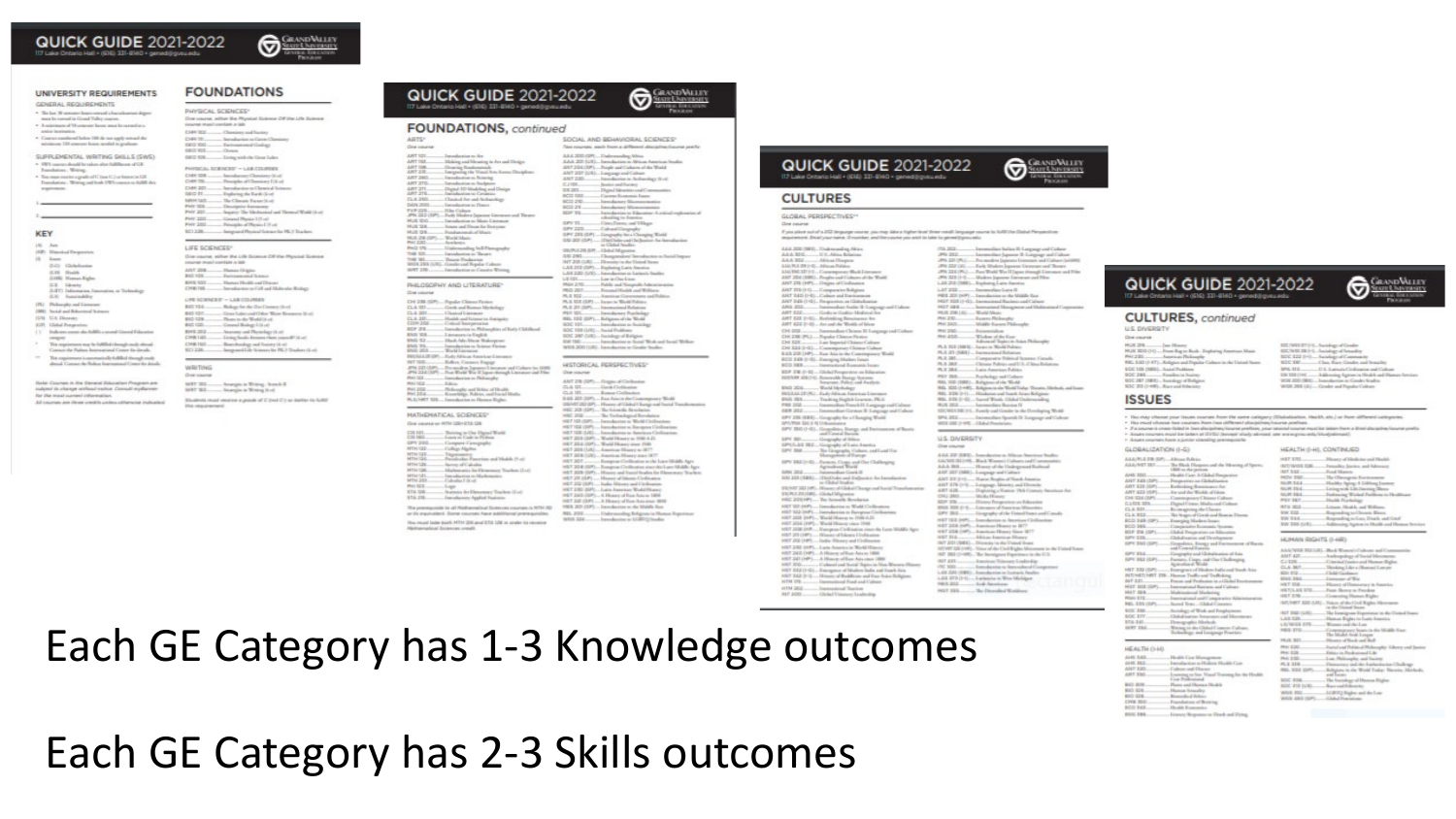## **CULTURES [100-400 level]**

…recognize yourself as a cultural being, and to understand the diverse ways in which people organize life and perceive the world. It enhances your ability to live and work intelligently, responsibly, and cooperatively in a multicultural nation and an interdependent world.

- *Global Perspectives*
- *U.S. Diversity*

Faculty must teach 2 Knowledge and 2 Skills outcomes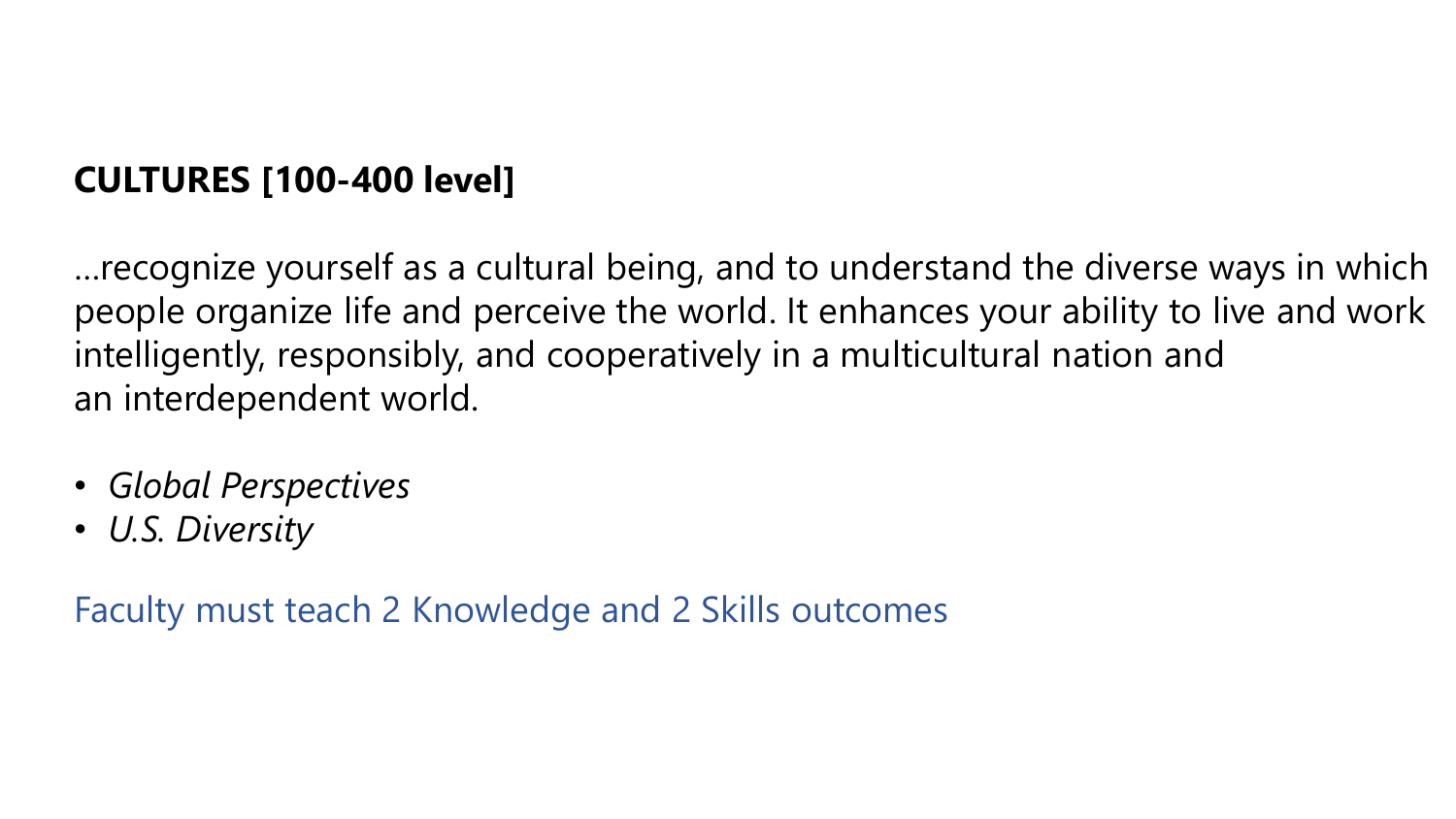## **ISSUES [300-400 level]**

…integrate learning and co-curricular experiences to build connections between prior understanding and new learning. Issues courses are problem-solving courses that encourage cross-disciplinary collaboration within each class. They also develop your understanding of some of the most compelling issues of our time: globalization, health, human rights, identity, sustainability, and the connected topics of information, innovation, or technology.

• *2 Issues courses*

Faculty must teach 1 Knowledge and 3 Skills outcomes

Issues are the unique aspect of our GE Program – the point is teaching the skills of collaboration, problem solving and integration – at the upper division level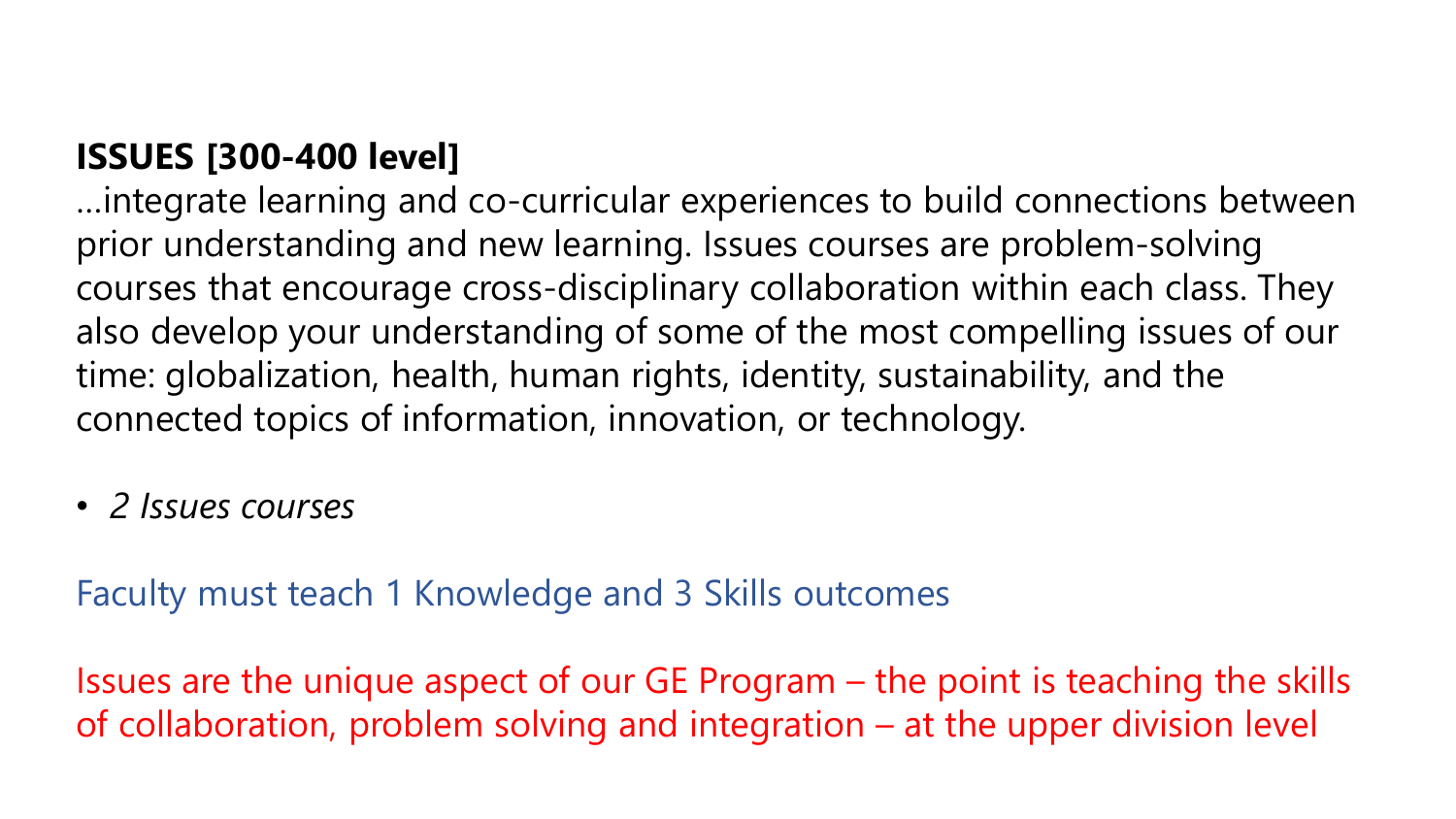# Double-dipping

- Courses can double-dip be in 2 GE categories
	- Foundations + Cultures
	- Issues + Cultures

- Courses cannot
	- Be in 2 GE Foundations
	- Double-dip between Foundations and Issues



You are responsible to TEACH and ASSESS Knowledge and Skills outcomes in BOTH categories if the course is in 2 categories.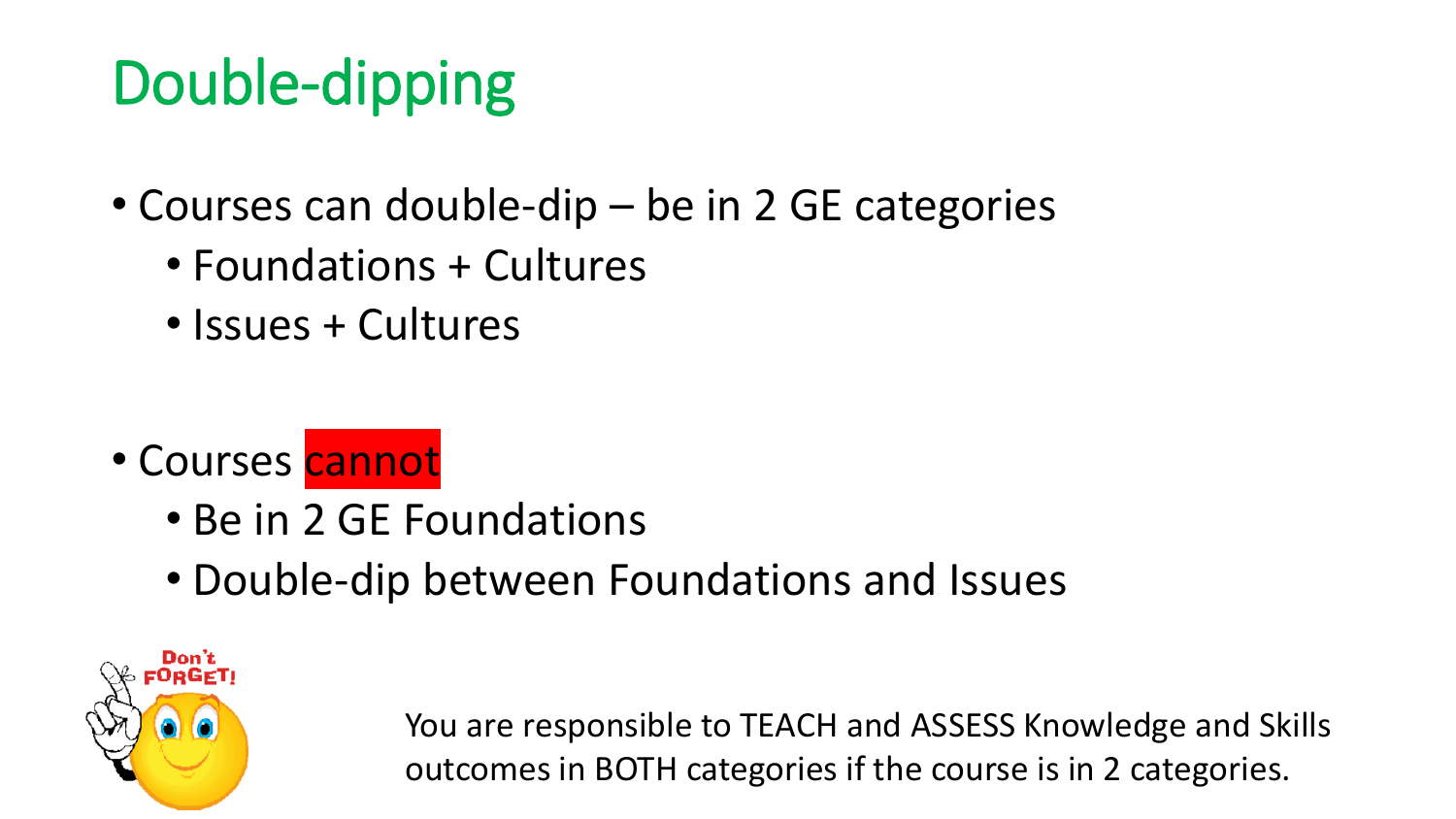1. Read the category description for your course (see the GE Handbook at [www.gvsu.edu/gened](http://www.gvsu.edu/gened)

EXAMPLE-Foundations - Philosophy and Literature

- Literary and philosophical works represent an ongoing conversation about the fundamental ideas and values that shape cultures and civilization. To participate fully in this conversation requires knowledge, both of those works that are recognized as defining the history of the conversation and of works that offer original or critical additions to it in the present. Through the study of great works of philosophy and literature, you will come to understand more clearly your own response to the world and to the ideas that give it form and comprehensibility.
- Courses in this category introduce you to the interpretation of a significant body of literary or philosophical work and assist you in the careful reading, discussion, and analysis of primary texts.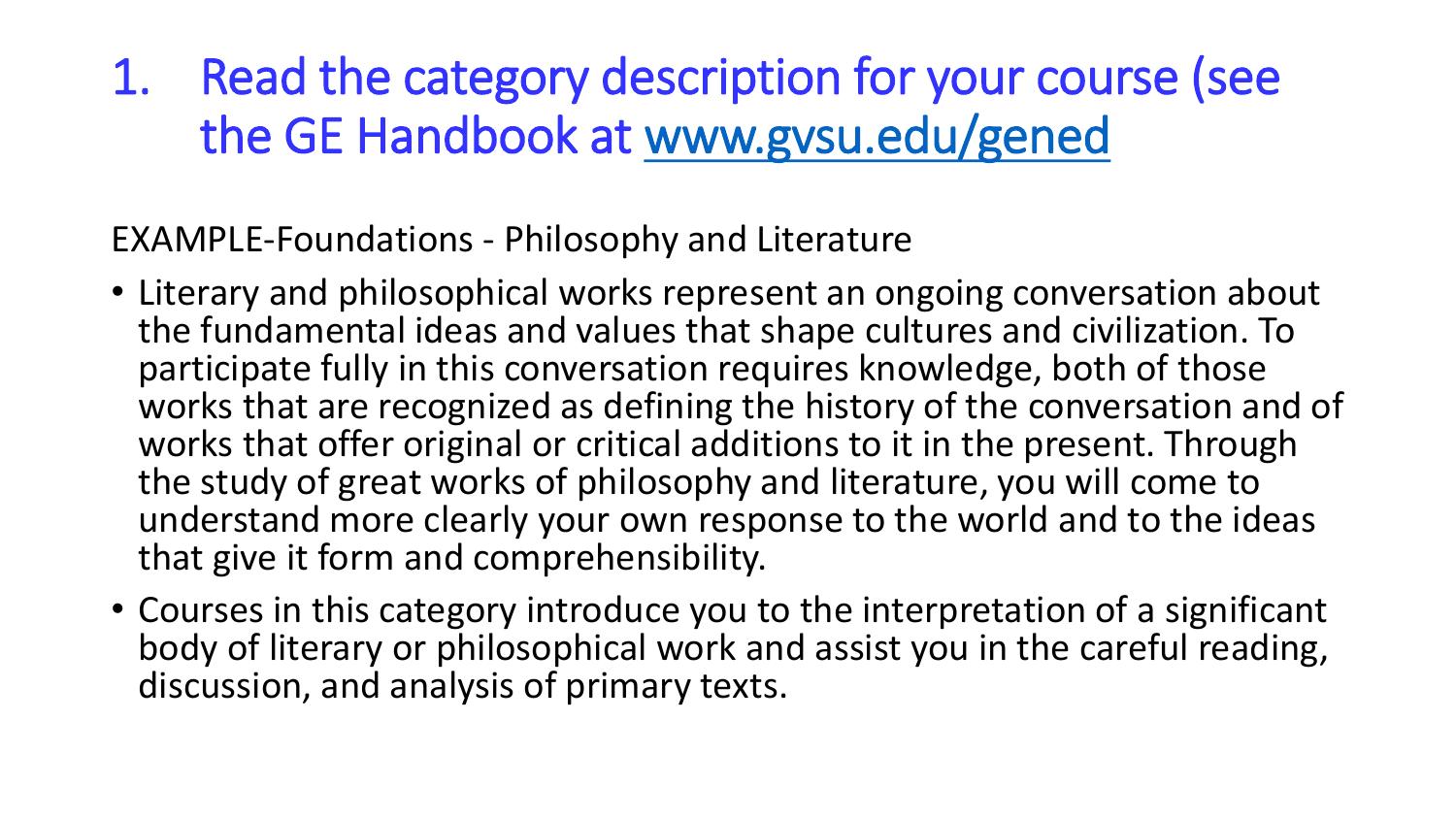# 2. Determine how you will teach the Knowledge student learning outcomes

Example from Philosophy and Literature (see your syllabus attachments)

- Explain principles and questions that define philosophy or literature and its contributions to human knowledge and civilization.
- Explain the relationship between the works discussed, the cultures in which they were created, and the human concerns they illuminate.
- Analyze and interpret one or more primary texts as a major portion of course content.

# You have to teach ALL of the Knowledge outcomes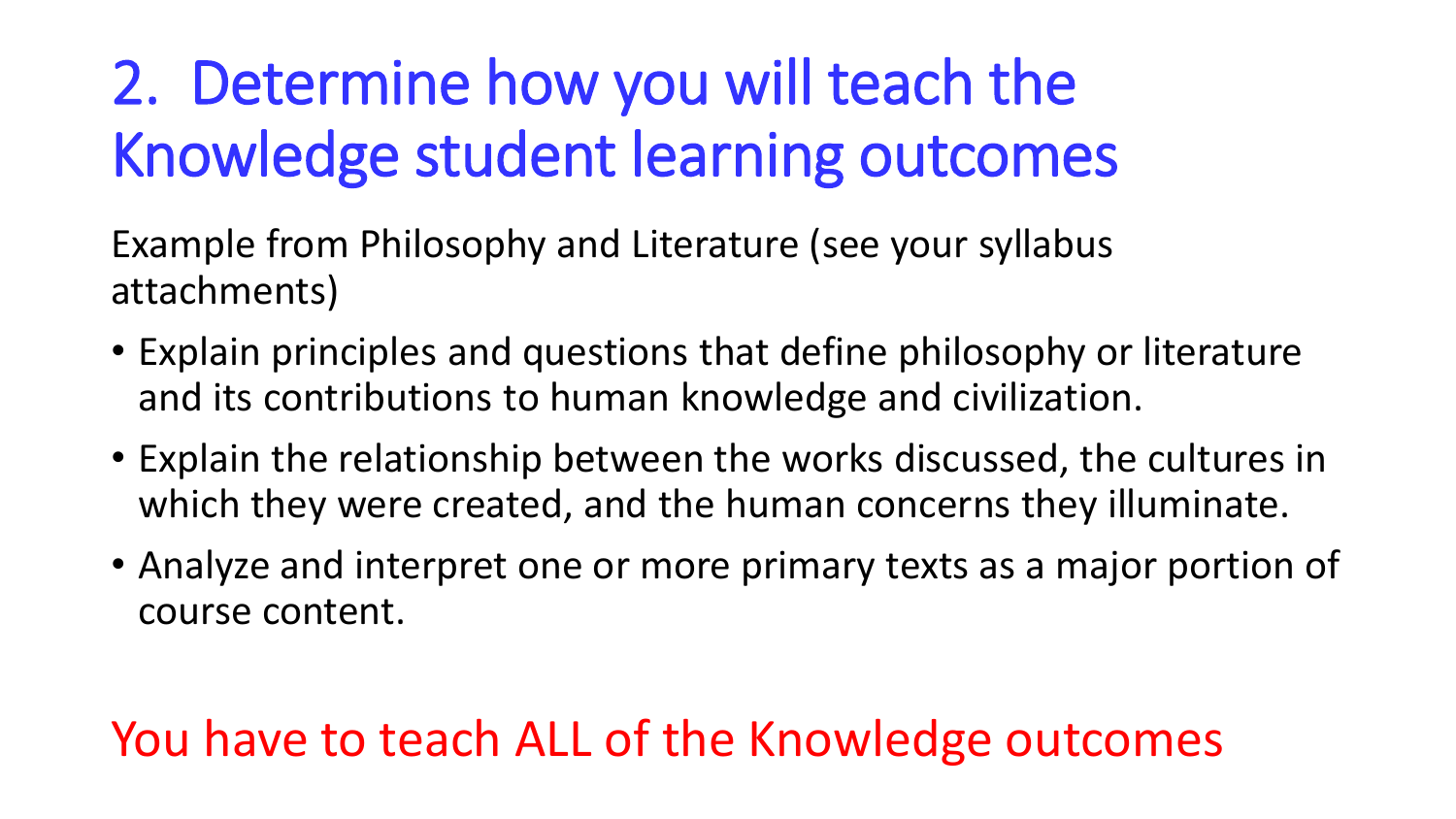# 3. Determine how you will teach the Skills student learning outcomes for your course

- Read the definition of the Skill and the objectives associated with it.
	- You have to teach ALL of the objectives.
- All of the Skills must be taught and assessed regardless of how the course modality (online, hybrid, face to face).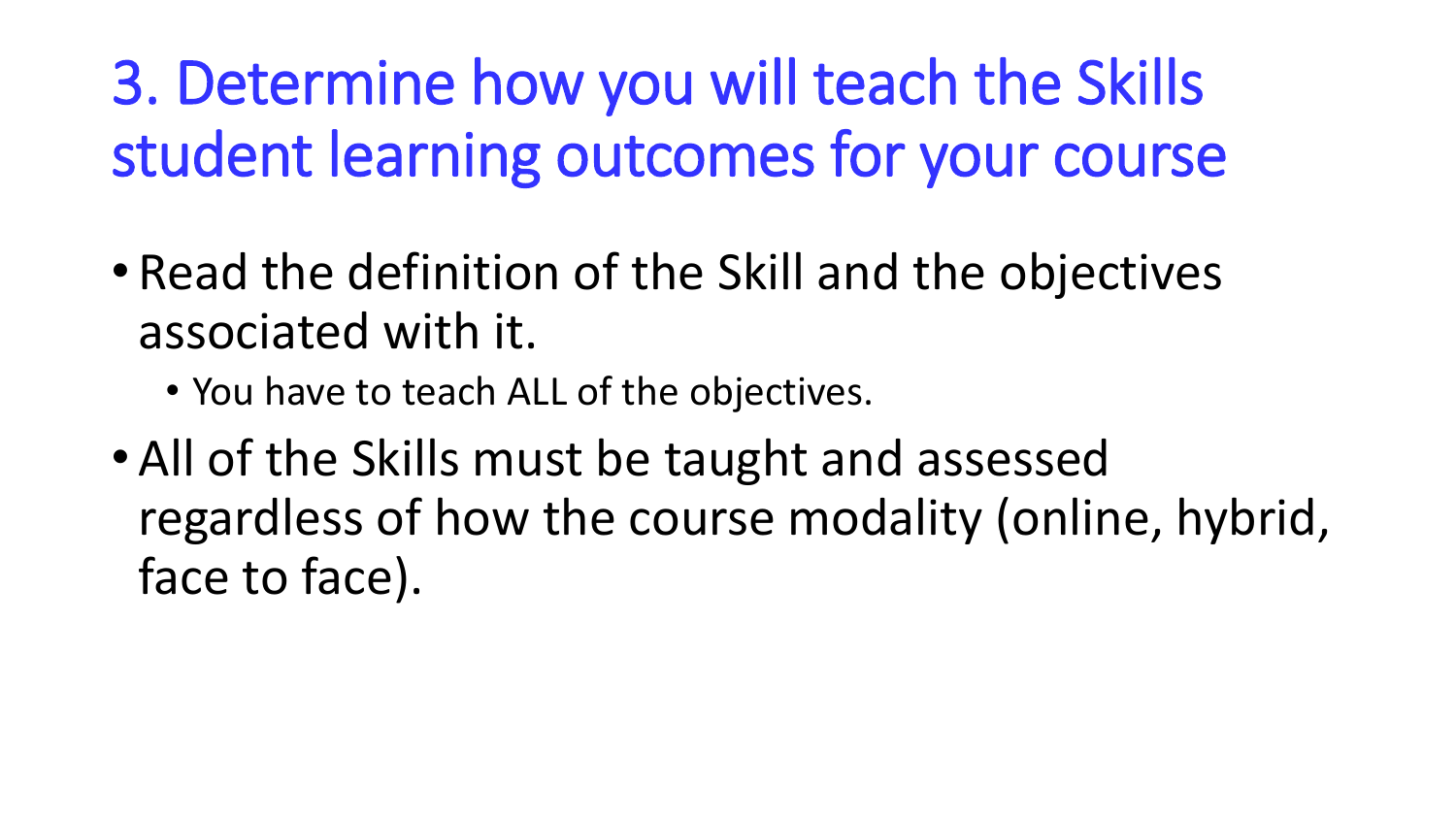*Help students see that employers value the skills and knowledge learning in General Education Courses.*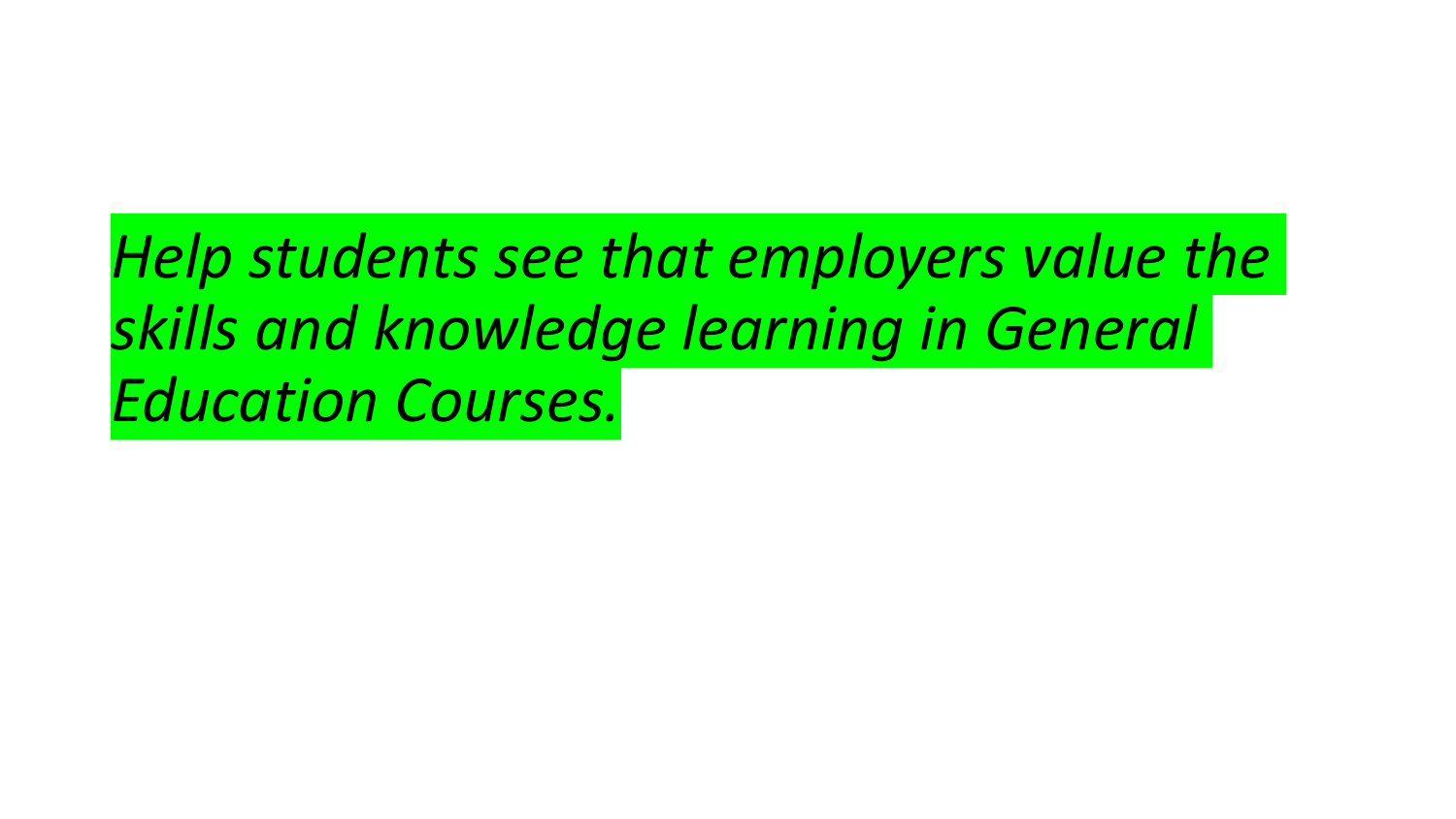What employers want, how we're doing, and who is doing it....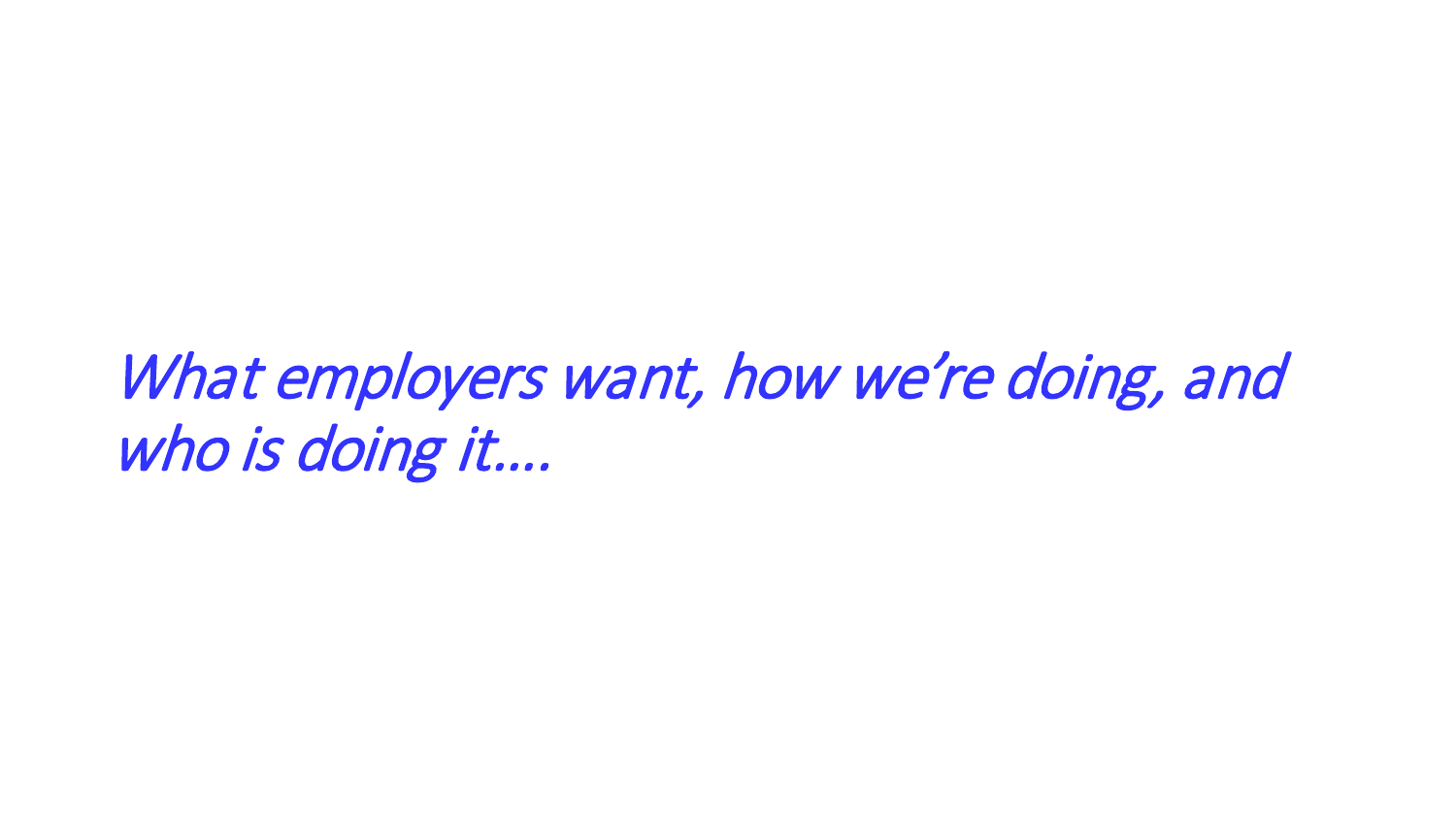Employers favor attributes of a college education that combine breadth and depth of learning.

|                                                                         | <b>Very</b><br>Important |     | Somewhat<br>important | Not at all/<br>Not very<br>important |
|-------------------------------------------------------------------------|--------------------------|-----|-----------------------|--------------------------------------|
| <b>Encouraging students to think</b><br>for themselves                  |                          | 55% |                       | 38%<br>6%                            |
| Producing versatile students who can<br>adapt to problems as they arise |                          | 51% |                       | 43%<br>6%                            |
| Adequately building technical skills<br>for employment                  |                          | 52% | 40%                   | 8%                                   |
| Providing students with a well-<br>rounded education                    |                          | 52% | 40%                   | 8%                                   |
| An emphasis on 'non-technical skills'<br>(e.g. critical thinking)       |                          | 52% | 37%                   | 11%                                  |
| <b>Encouraging interactions with diverse</b><br>groups of people        |                          | 51% | 39%                   | 10%                                  |
| Exposure to a wide variety of academic<br>topics and disciplines        | 44%                      |     | 48%                   | 8%                                   |
| Encouraging students to engage in<br>communities                        | 46%                      |     | 40%                   | 14%                                  |
| <b>Exposure to STEM fields</b>                                          | 45%                      |     | 42%                   | 13%                                  |
| Fostering a sense of social justice                                     | 44%                      |     | 41%                   | 16%                                  |
| A focus on global issues                                                | 41%                      |     | 40%                   | 19%                                  |
| An emphasis on liberal arts disciplines                                 | 36%                      |     | 44%                   | 20%                                  |

Specific to GE

Specific to GE

Specific to GE

Source: How College Contributes to **Workforce** Success: Employer Views on What Matters Most, AAC&U, 2021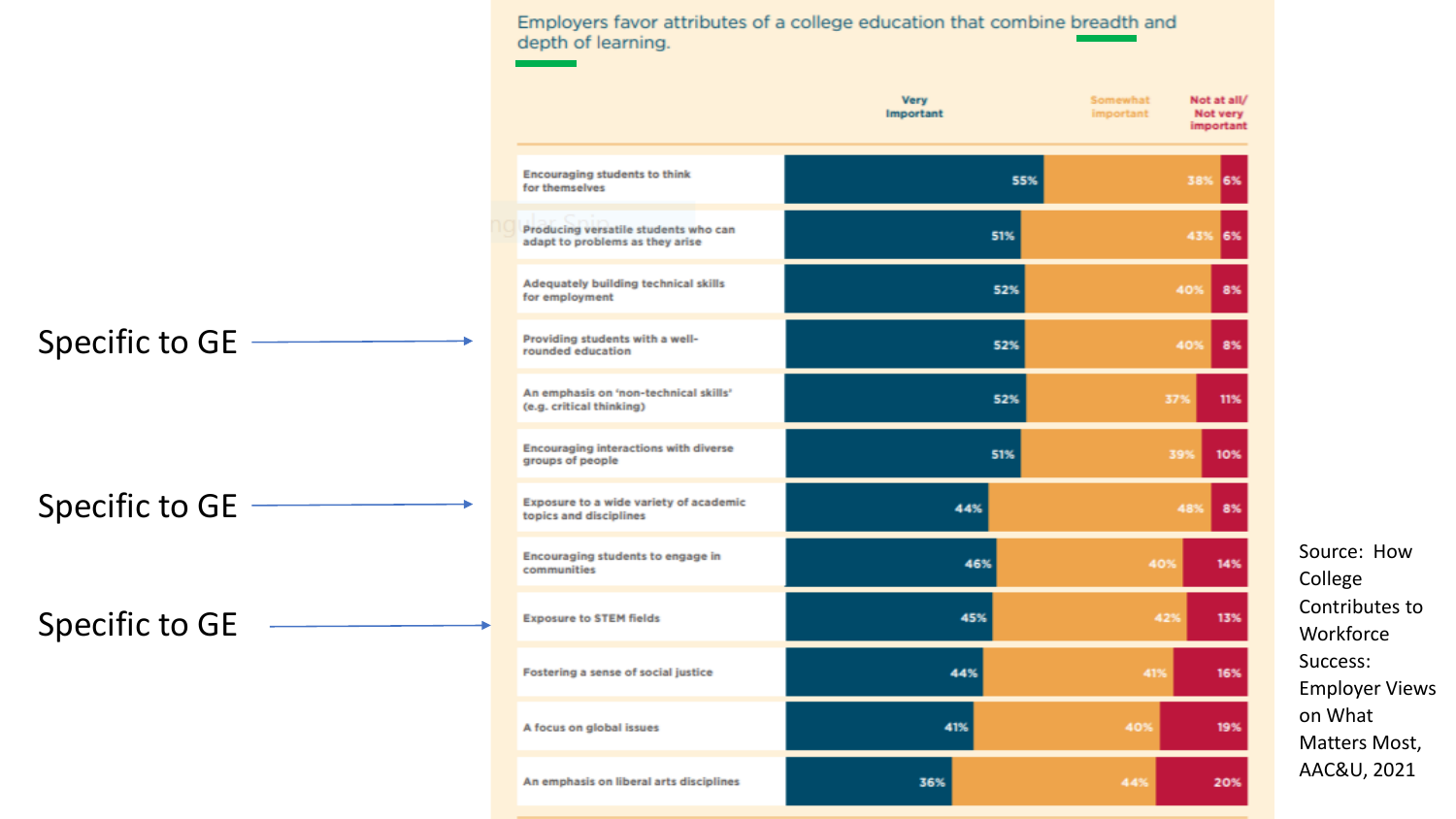|                                                                                | <b>Very</b><br>Important | Somewhat<br>Not at all/<br>important<br>Not very<br>important |
|--------------------------------------------------------------------------------|--------------------------|---------------------------------------------------------------|
| Ability to work effectively in teams                                           | 62%                      | 31%<br>7%                                                     |
| tangular Ship<br><b>Critical thinking skills</b>                               | 60%                      | 5%<br>35%                                                     |
| Ability to analyze and interpret data                                          | 57%                      | 34%<br>8%                                                     |
| Application of knowledge/skills in<br>real-world settings                      | 56%                      | 36%<br>8%                                                     |
| <b>Digital literacy</b>                                                        | 55%                      | 9%<br>36%                                                     |
| Ability to demonstrate complex problem-<br>solving skills                      | 54%                      | 7%<br>39%                                                     |
| <b>Ethical judgment and reasoning</b>                                          | 54%                      | 9%<br>37%                                                     |
| Ability to communicate through writing                                         | 54%                      | 36%<br>10%                                                    |
| Ability to locate, evaluate, and use<br>information in decision making         | 53%                      | 40%<br>7%                                                     |
| <b>Creative thinking</b>                                                       | 53%                      | 39%<br>8%                                                     |
| Ability to communicate/work with people<br>from different cultural backgrounds | 53%                      | 36%<br>10%                                                    |
| Ability to communicate through speaking/<br>presentation skills                | 52%                      | 7%<br>41%                                                     |
| Ability to work with numbers and statistics                                    | 52%                      | 10%<br>38%                                                    |
| Ability to integrate ideas/information<br>across settings and contexts         | 51%                      | 42%<br>7%                                                     |
| Civic skills/civic engagement                                                  | 41%                      | 16%<br>42%                                                    |

GE (and University) Student Learning **Outcomes** 

> O% 10% 20% 30% 40% 50% 60% 70% 80% 90% 100%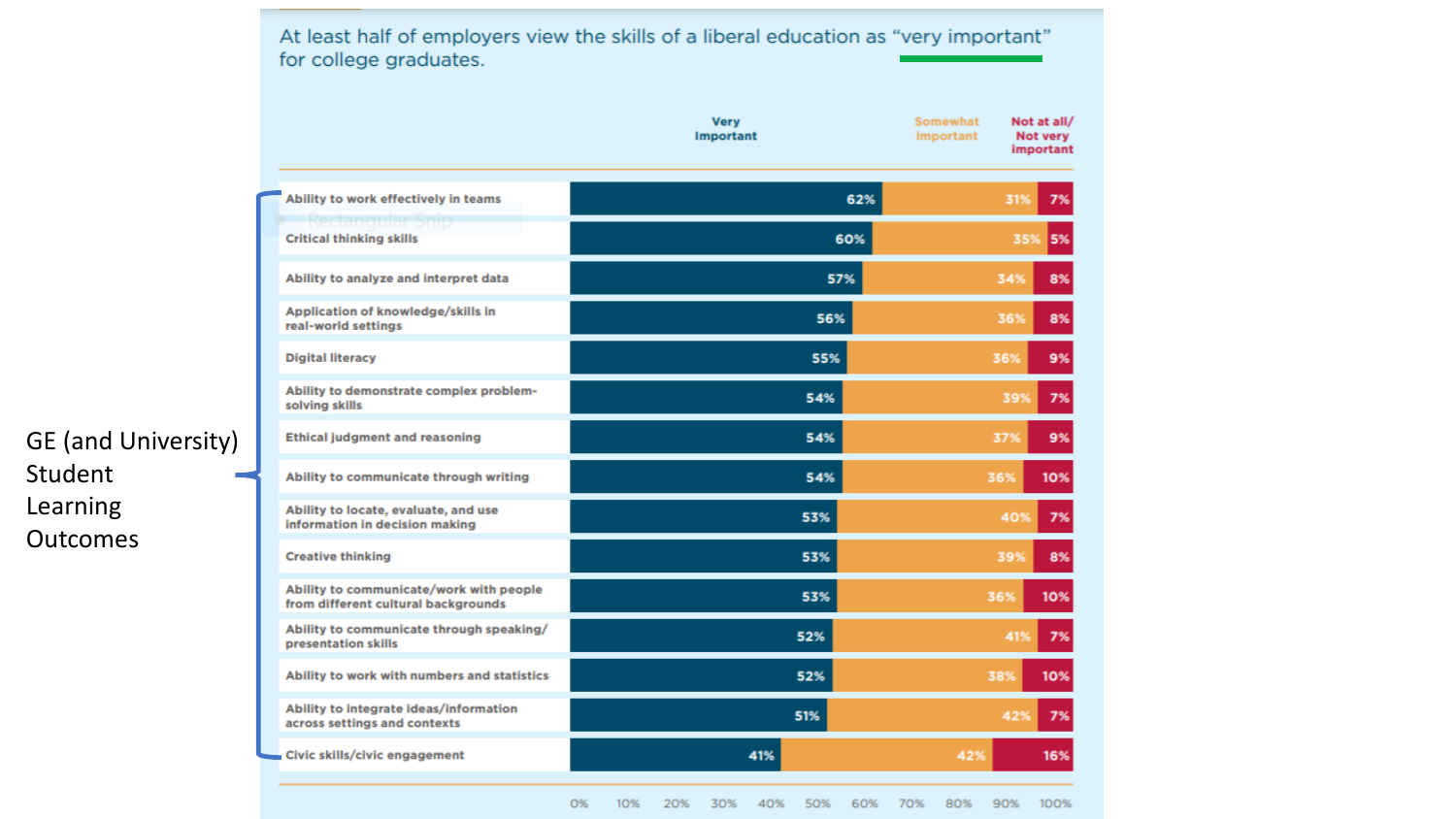Employers do not believe most graduates possess the level of preparedness needed for workforce success.

|                                                                    | Share of<br>employers who<br>deem a skilll<br>to be "very<br>important" | <b>Share of employers</b><br>who report that<br>recent graduates are<br>"very well prepared"<br>on a particular skill | <b>Preparedness</b><br>Gap |
|--------------------------------------------------------------------|-------------------------------------------------------------------------|-----------------------------------------------------------------------------------------------------------------------|----------------------------|
| Work effectively in teams                                          | $62% =$                                                                 | $= 48%$                                                                                                               | 14%                        |
| <b>Critical thinking skills</b>                                    | $60% =$                                                                 | $\sim$ 39%                                                                                                            | 21%                        |
| Analyze and interpret data                                         | $57\%$ =                                                                | $= 41%$                                                                                                               | 16%                        |
| Application of knowledge/skills in real-world settings             | 56%                                                                     | $\sim$ 39%                                                                                                            | 17%                        |
| <b>Digital literacy</b>                                            | $55\%$ $\longrightarrow$ 49%                                            |                                                                                                                       | 6%                         |
| Communicate effectively through writing                            | 54% 22.2007                                                             | $= 44%$                                                                                                               | 10%                        |
| <b>Ethical judgment and reasoning</b>                              |                                                                         | $54\%$ $\longrightarrow$ 41%                                                                                          | 13%                        |
| Demonstrate complex problem-solving skills                         |                                                                         | $54\%$ $\longrightarrow$ 39%                                                                                          | 15%                        |
| Communicate/work with people from different cultural backgrounds   | 54% 23%                                                                 |                                                                                                                       | 10%                        |
| Locate, evaluate, and use information in decision making           | 53% 22%                                                                 |                                                                                                                       | 11%                        |
| <b>Creative thinking</b>                                           | $53\%$ $-46\%$                                                          |                                                                                                                       | 7%                         |
| Communicate effectively through speaking/presentation skills       | 52% 23%                                                                 |                                                                                                                       | 11%                        |
| Work with numbers and statistics                                   | $52\%$ $\longrightarrow$ 44%                                            |                                                                                                                       | 8%                         |
| Integrate ideas/information across different settings and contexts |                                                                         | $51\%$ 39%                                                                                                            | 12%                        |
| Civic skills/civic engagement                                      | $41\% = 44\%$                                                           |                                                                                                                       | 3%                         |